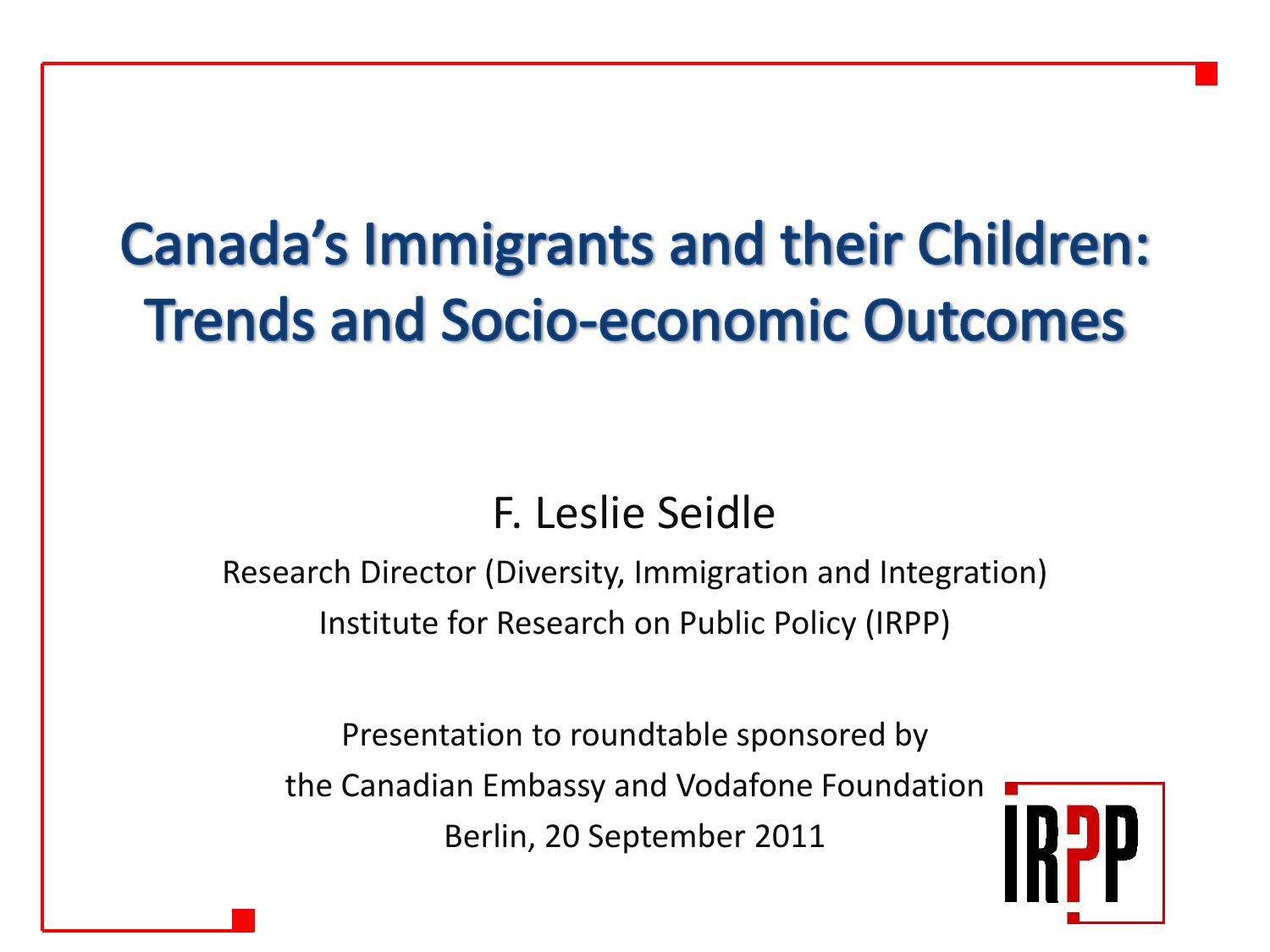# **Outline**

- Immigration programs and flows
- Outcomes for immigrants
- Issues and policy responses
- Outcomes for immigrants' children
- Broader institutional framework
- Concluding observations

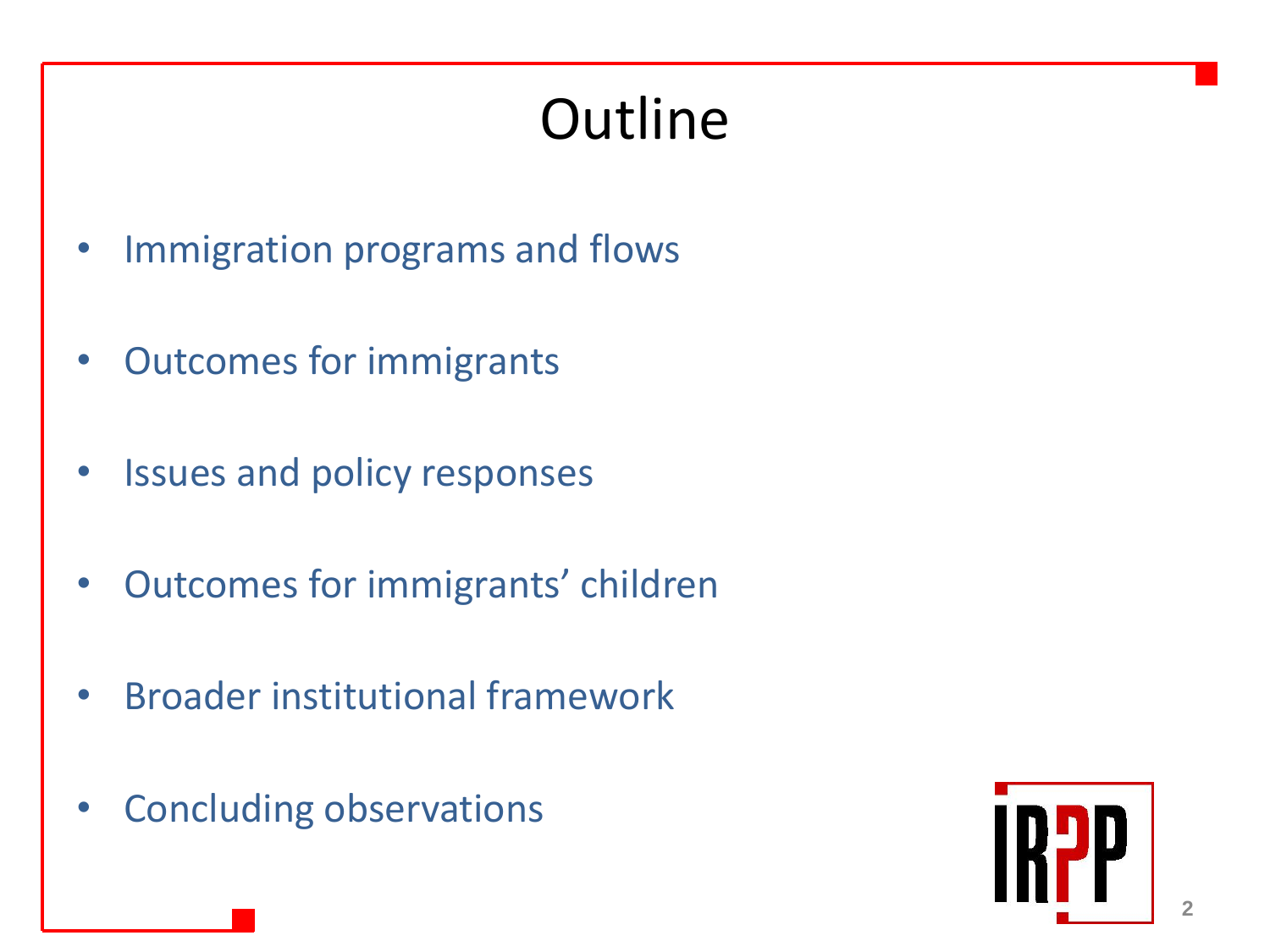## Canada's Immigration Programs

- For migration leading to permanent residency/citizenship:
	- economic immigration (skilled workers, several other sub-categories)
	- family class
	- refugees/humanitarian
- 2010: 280,681 admitted (three categories combined)
- Starting with Quebec (1970s), provinces/territories participate in selecting certain immigrants
	- Quebec received 53,985 immigrants in 2010 record number, more than 10,000 above the 2005 level
- Major rise in temporary foreign workers (TFWs)
	- End of 2010: 282,771 TFWs resident in Canada

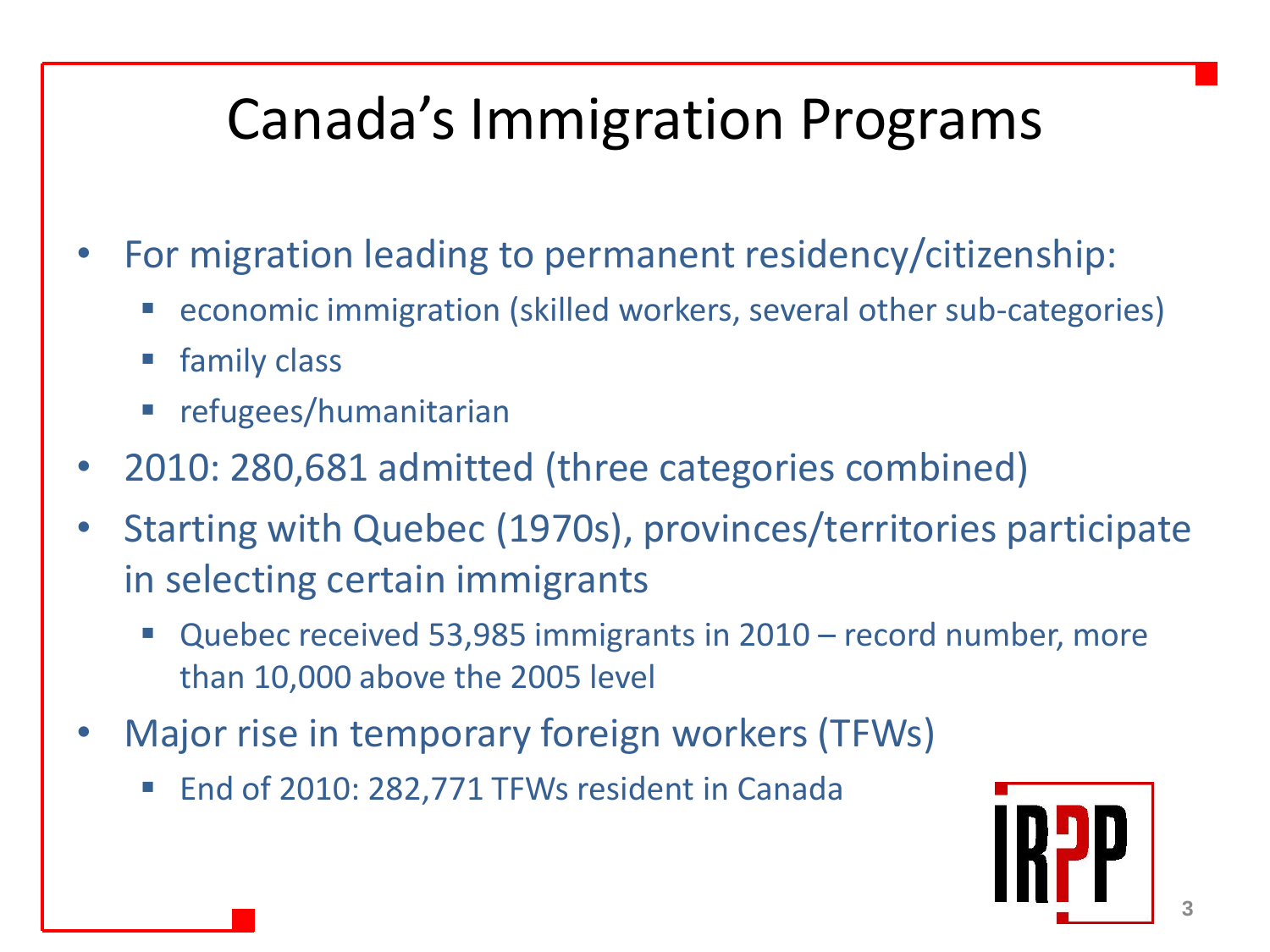#### Permanent Immigration, 1960-2010



#### Source: Citizenship and Immigration Canada

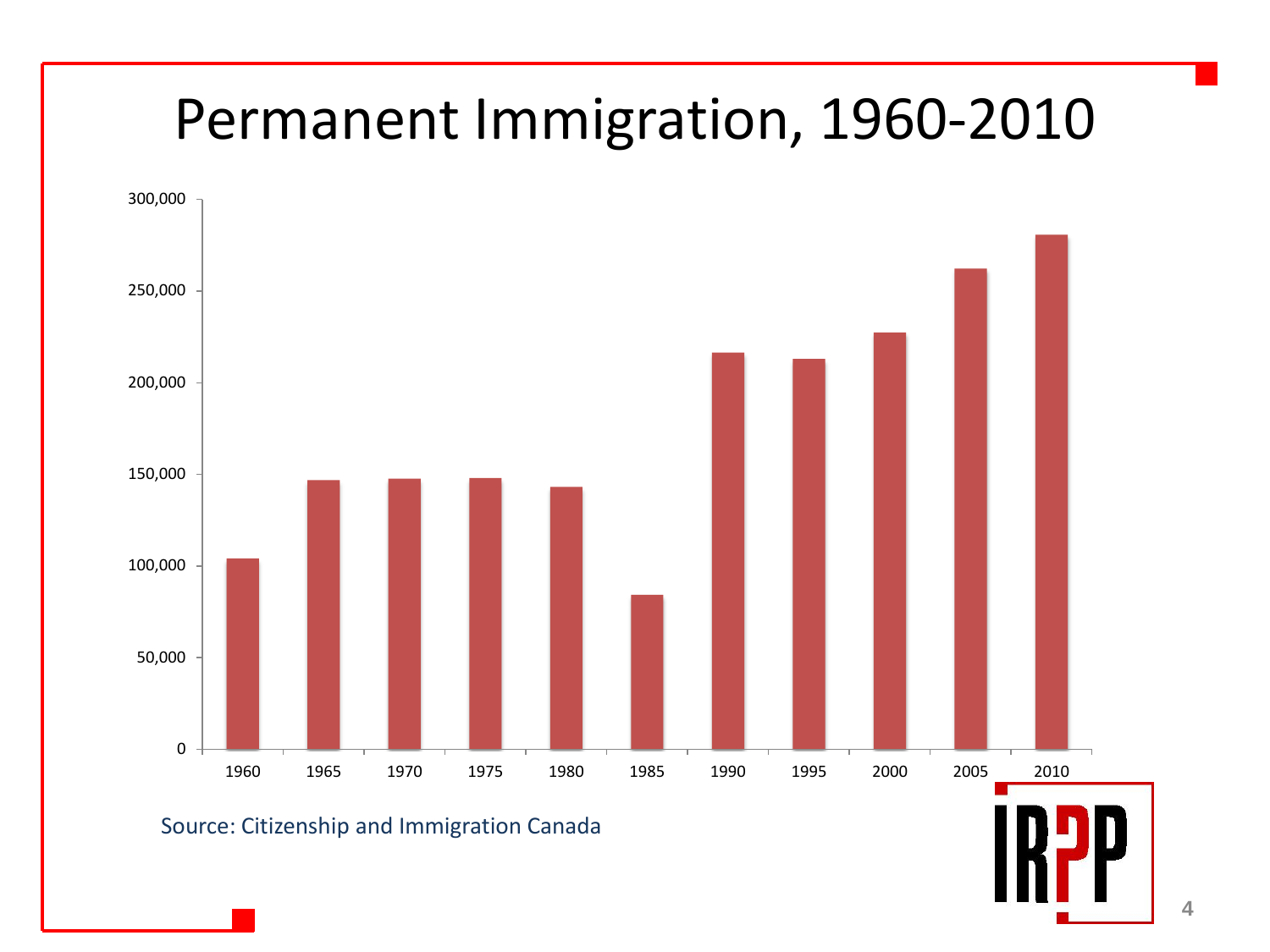

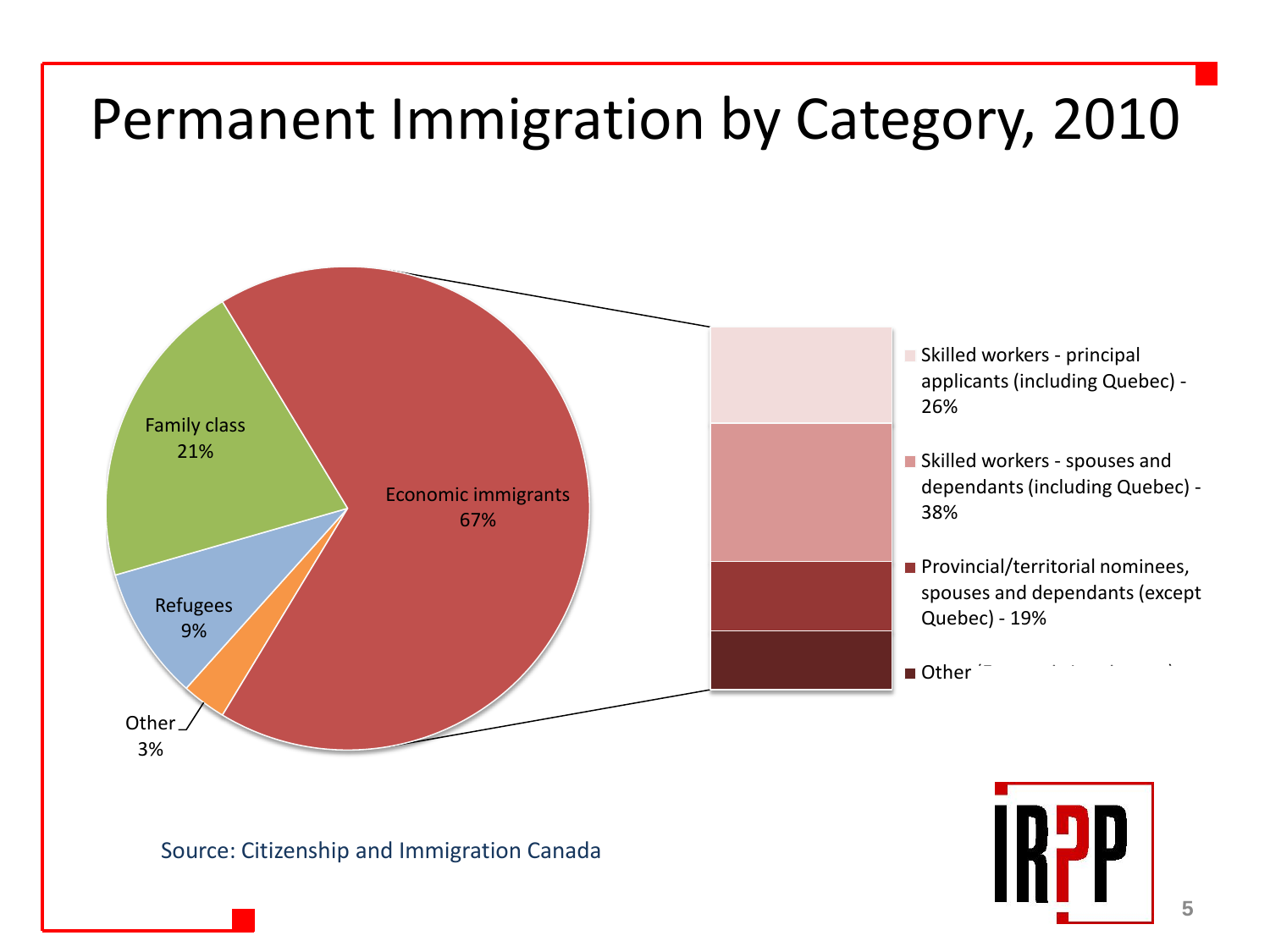# Leading Source Countries

- Canada: 7 of top 10 source countries in 2009 were Asian:
	- China (has been no. 1 since 1983)
	- India (has been no. 2 since 1995, in top 5 since 1980)
	- **Philippines**
- Three countries accounted for 35% of permanent immigration in 2009; large number of other countries send migrants
- Quebec: top 3 source countries (2009) reflect importance accorded ability in French:
	- Morocco
	- Algeria
	- France

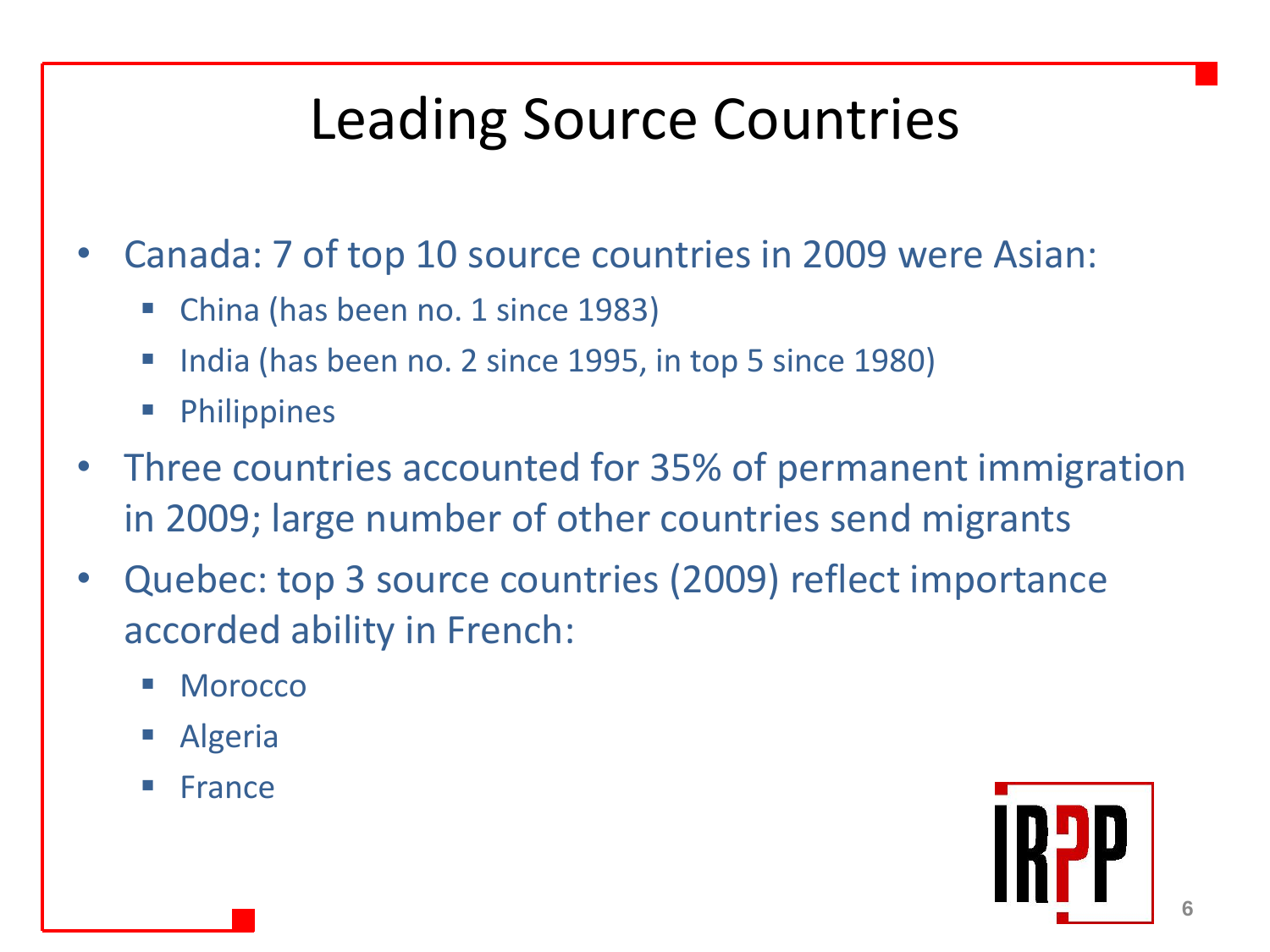## Immigrants' Outcomes: Employment

- Unemployment rates during initial years have been rising
	- Men: 0.8 x Canadian-born rate for 1976-80 cohort, 1.6 x for 2001-06 cohort
	- Women: 1.2 x Canadian-born rate for 1978-80 cohort, 2.6 X for 2001- 06 cohort
- Men's employment rates catch up after about five years and surpass those of Canadian-born
- During 2008-09 recession, unemployment rate for Canadianborn men rose by 2.1 percentage points, for male recent immigrants by 5.2 percentage points; immigrant women less affected (Picot and Sweetman, forthcoming)

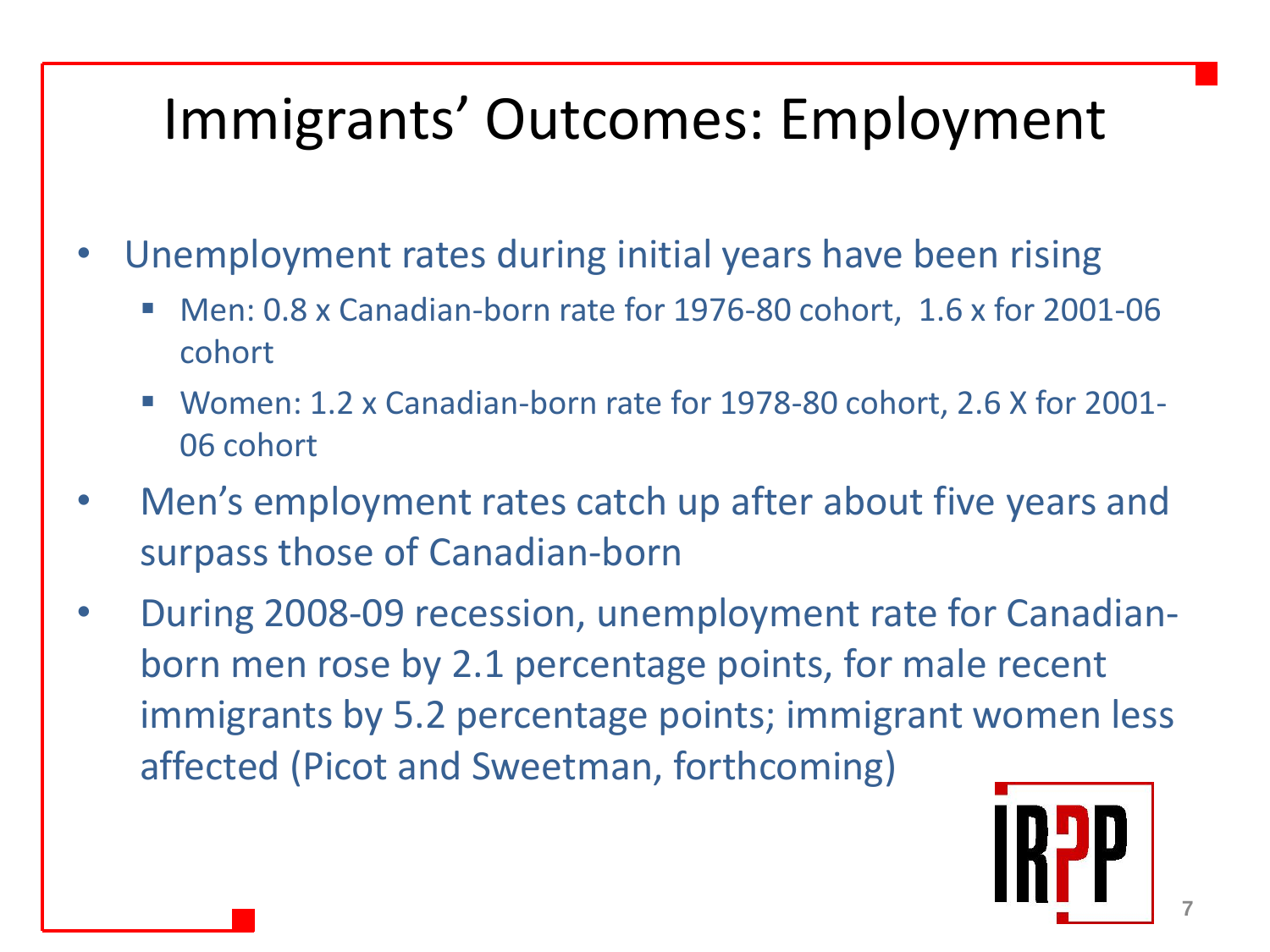#### Immigrants' Outcomes: Earnings\*



\*Immigrants' earnings compared with those of comparable Canadian-born for full-time, full-year male workers aged 16-24 (log earnings ratio) Source: Picot and Sweetman (forthcoming)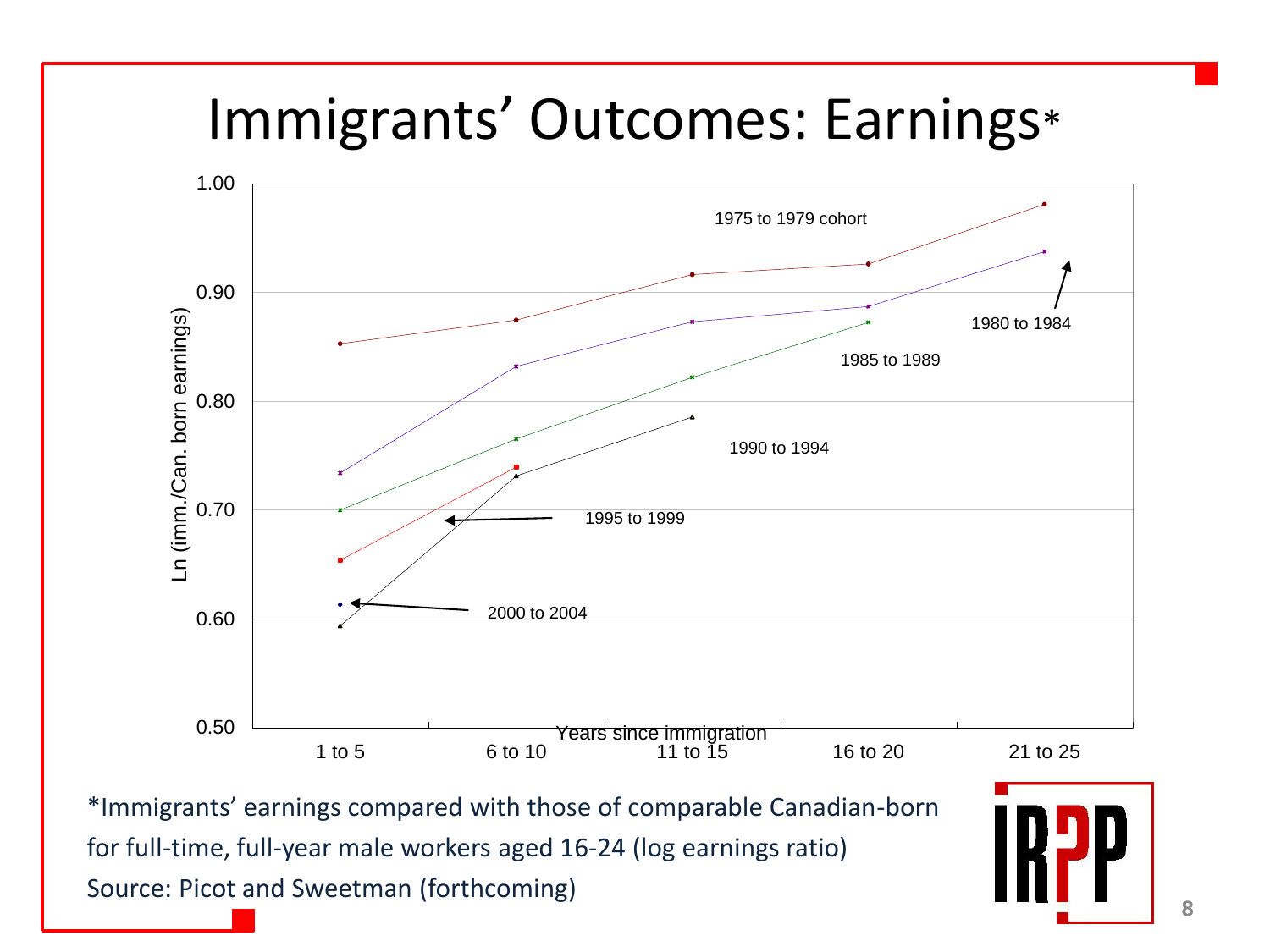#### Immigrants' Outcomes: Policy Responses

- Greater emphasis on language ability
	- Changes to points system under new 2002 Act
	- 2010: explicit language testing introduced at application stage
- Measures to improve recognition of foreign credentials
	- **Federal government: focus on information**
	- **Provincial governments: responses vary, Ontario most pro-active**
	- Professional bodies have major say but not all responsive
- Shift to list of priority occupations (2008)
	- Intended to reduce application processing times, but could lead to few immigrants working outside their fields

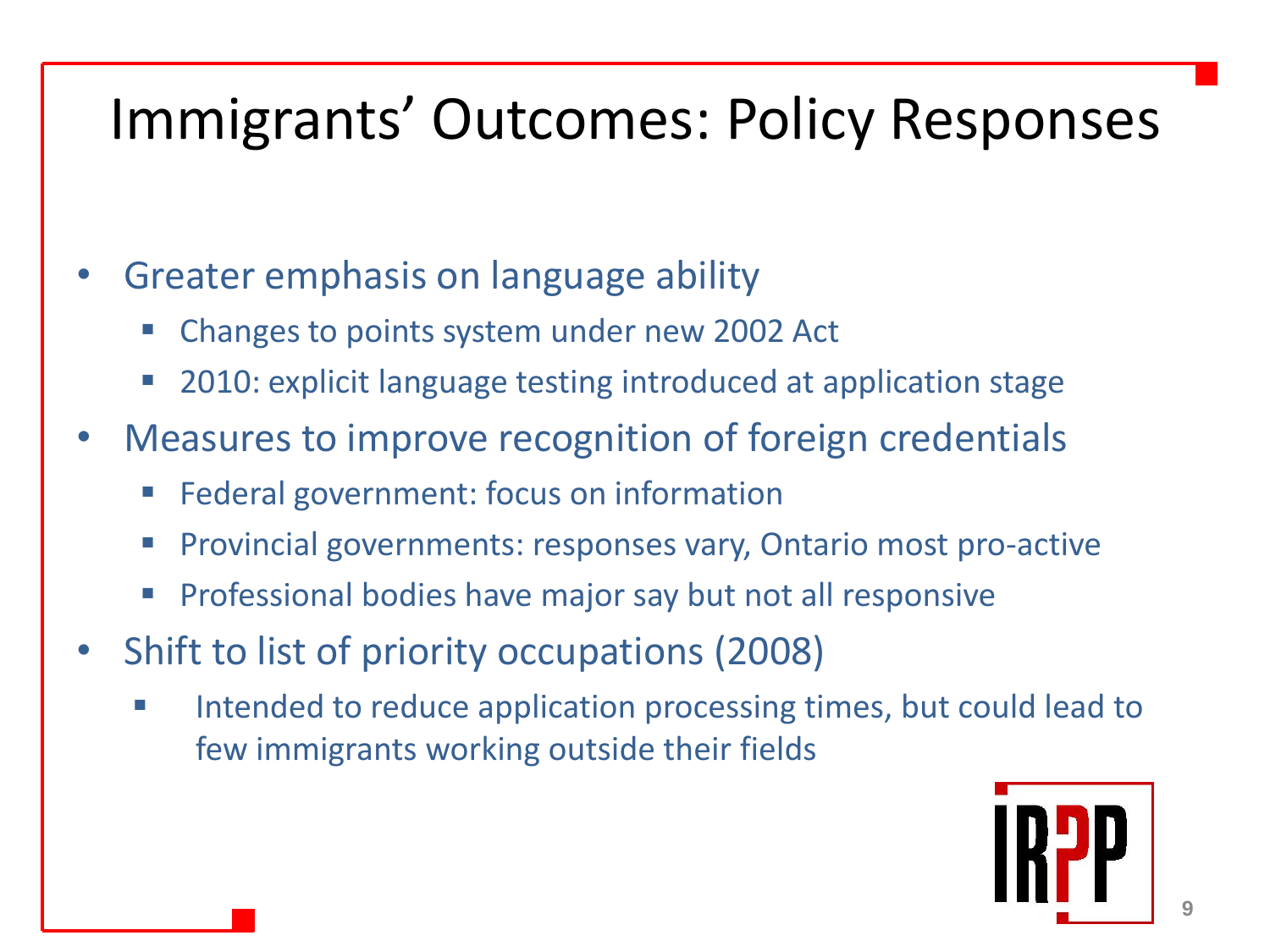# Outcomes for Children of Immigrants (1)

- Corak (2008) IRPP study of education and earnings of secondgeneration Canadians:
	- Education outcomes of immigrant children, particularly those of lesseducated parents, not predetermined by family background
	- Adult earnings not strongly tied to parental earnings (immigrants and population as a whole)
- Recent Statistics Canada study:
	- In 2009, 40% of people aged 25 to 39 with at least one parent born outside Canada were university graduates – 29% for those with both parents born in Canada
	- **Those with neither English nor French mother tongue more likely to** hold a university degree than others (Turcotte 2011)

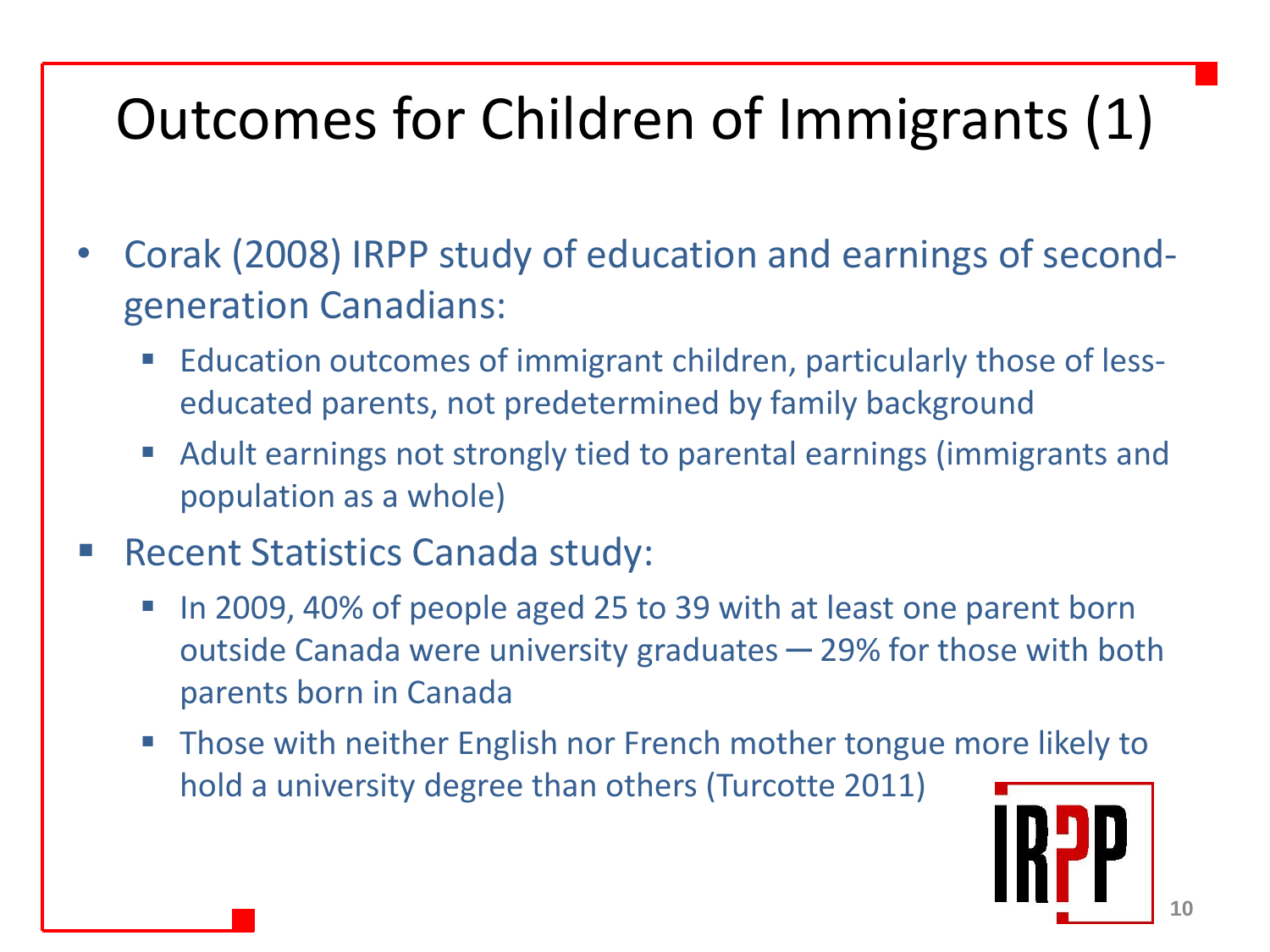# Outcomes for Children of Immigrants (2)

- Some variation in outcomes for children of immigrants among ethnic/source region groups
	- Second-generation Canadians with parents from developing nations (China, India, Africa) have higher educational outcomes
	- Those with backgrounds from developed regions (US, Europe) have better economic and labour market outcomes (Picot/Hou 2011)
- Earnings of second-generation visible minorities
	- Chinese: men in private sector have lower earnings than Whites, women in private sector earn more than White women, no gap in public sector
	- South Asian: small gap for both in private sector, none in public
	- Blacks: largest earnings gap (among vis. min.) for men in private sector, largest gaps for women in both sectors (Hou/Coulombe 2010)

**11**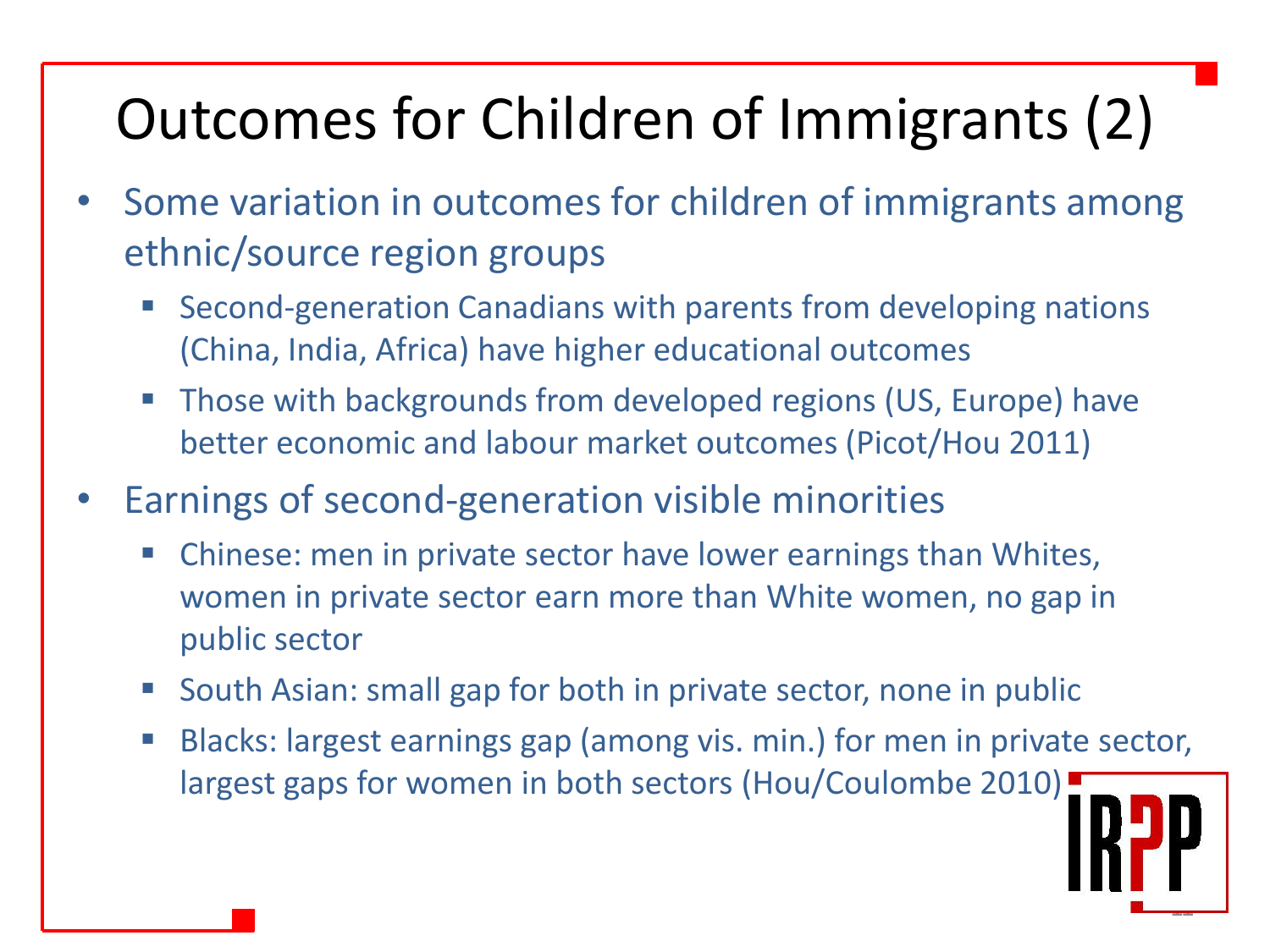## Importance of Other Institutions/Policies

- Canada's pluralism bolstered by several key constitutional and legislative measures
	- *Canadian Charter of Rights and Freedoms*, provincial charters ─ e.g. anti-discrimination clauses, protection of religious freedom
	- Human rights commissions, employment equity laws/oversight bodies
- Further progress still required: foreign credentials, discrimination, representation in public bodies
- Education system plays a key  $-$  if unstated  $-$  role in the integration of children from migration background
	- PISA 2009: "Canada could provide a model of how to achieve educational success in a large, geographically dispersed, and culturally heterogeneous country."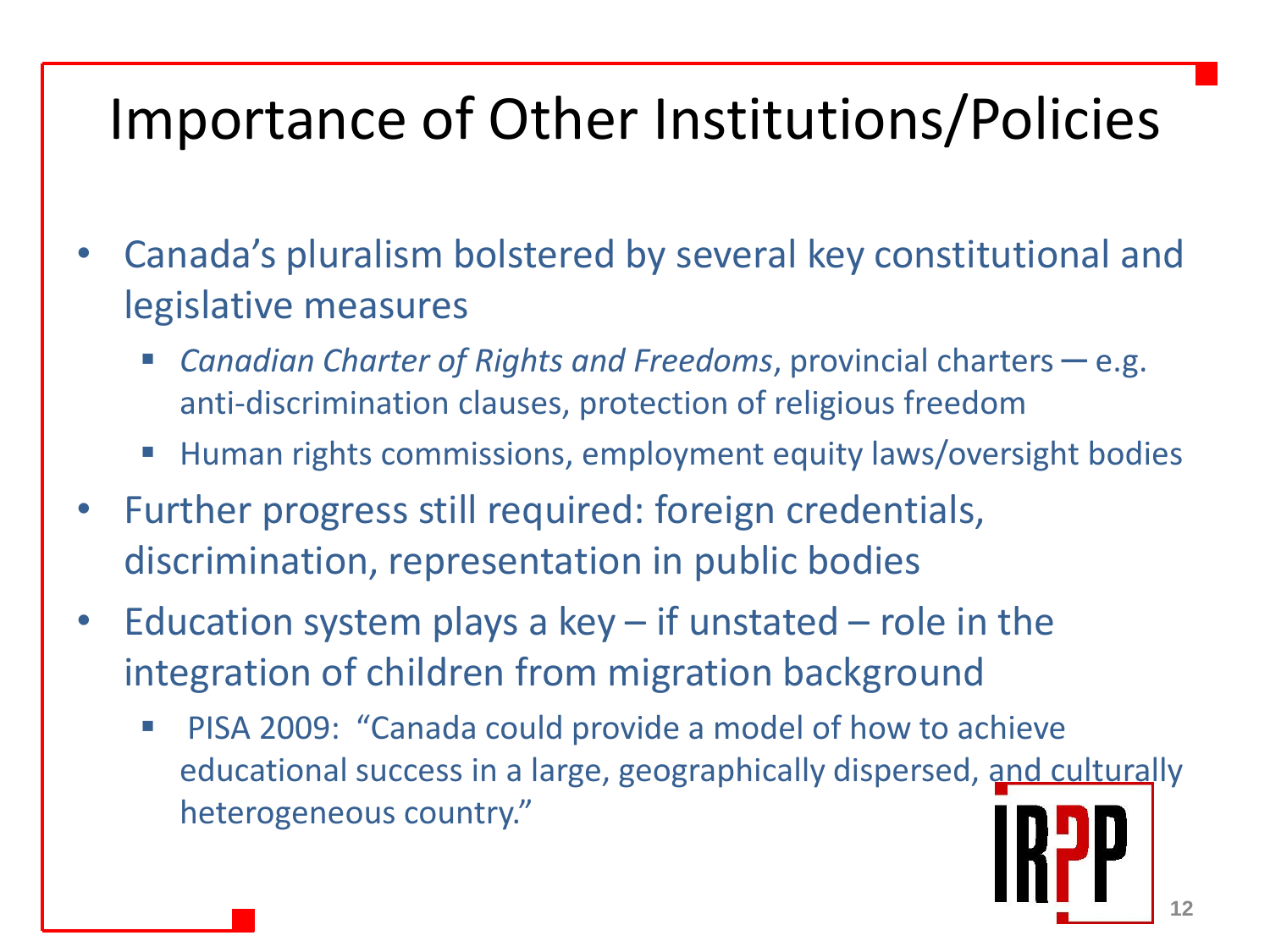# Concluding Observations

- Canada's immigration system is now a hybrid, called on to serve several objectives that are sometimes in tension
	- Human capital vs. employer needs
	- Permanent vs. temporary
	- Pressures for more even regional distribution
- Annual levels expected to remain close to recent flows
	- Underpinned by support for multiculturalism (Reitz forthcoming)
	- Immigration level virtually absent from partisan debate
- Integration is a key policy goal along with the protection of difference
	- Major resources for language training, other settlement services
	- **Emphasis on shared values, benefits of citizenship**